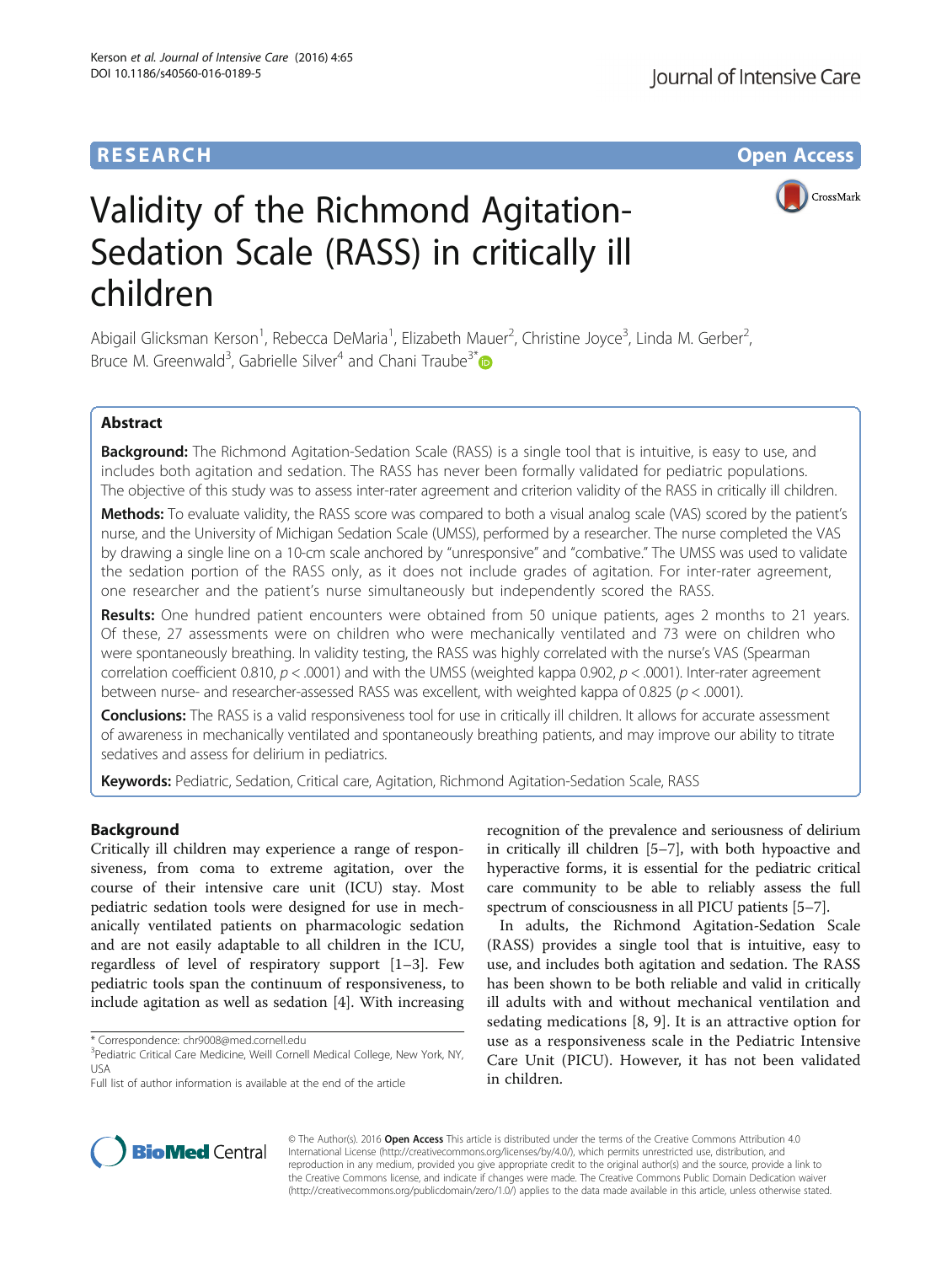<span id="page-1-0"></span>We hypothesized that the RASS would be valid in the pediatric population, and could provide clinicians with a way to assess responsiveness in critically ill children.

## Methods

The study took place in a 23-bed urban, academic, tertiary care PICU. Our objective was to include 100 consecutive assessments on designated study days. The RASS had been implemented in this PICU as standard of care approximately 5 years prior and is currently performed every 4 h, on every patient, by nursing staff. For the purpose of this study, a separate (simultaneous) RASS was scored by the research team  $(n = 2)$ . The research team completed an additional sedation assessment, using the previously validated University of Michigan Sedation Scale (UMSS) [\[10\]](#page-5-0), and the bedside nurse completed a visual analog scale (VAS). Use of the VAS allowed for capture of the bedside nurse's expert opinion in a quantitative fashion. The UMSS was used to assess criterion validity of the sedation portion of the RASS, as it has been validated in children for procedural sedation. (We chose the UMSS, as other pediatric sedation scores require patient intervention such as testing response to noxious stimuli and cough reflex to suctioning. In contrast, the UMSS is simple and observational and is analogous to the sedation portion of the RASS.) The patient's sedation regimen was not altered in any way for the purpose of this study.

All patients in the PICU on designated study dates were eligible for inclusion, unless timing was deemed inappropriate by nursing staff due to patient care needs. Exclusion criteria included neuromuscular blockade, quadriplegia, impaired hearing, and impaired visual acuity.

This protocol was approved by the Institutional Review Board of Weill Cornell Medical College, with waiver of consent for this minimal risk observational study.

## Study procedure

Study days were designated by convenience on weekdays when research staff were available. All patients in the PICU on designated study days were included. The nurse and researcher approached the patient's bedside together. Prior to scoring the RASS, the bedside nurse completed a 10-cm VAS by marking a single line on a scale anchored by the terms "unresponsive" and "combative" for each patient (with the center of the scale intended to represent "alert and calm"). The VAS was completed before the RASS to avoid any influence that the RASS score may have had on the nurse's assessment of the VAS. The RASS was then scored simultaneously by the bedside nurse and researchers, using the protocol described during the adult validation study [[8\]](#page-5-0). They observed the patient's level of alertness and agitation for 30 s. If the patient did not meet the criteria for a score of 0–4 (see Table 1), the bedside nurse loudly instructed the patient to "open your eyes," as the researcher observed. If there was no response, the nurse physically stimulated the patient while saying his/her name. Each evaluator scored the RASS independently based on the guidelines in Table 1 (although the researcher relied

Table 1 Comparison of Richmond Agitation-Sedation Scale and University of Michigan Sedation Scale

|                | Richmond Agitation-Sedation Scale |                                                                                                |   | University of Michigan Sedation Scale |                                                                                                                       |  |  |  |
|----------------|-----------------------------------|------------------------------------------------------------------------------------------------|---|---------------------------------------|-----------------------------------------------------------------------------------------------------------------------|--|--|--|
|                | Score Term                        | Description                                                                                    |   | Score Term                            | Description                                                                                                           |  |  |  |
| 4              | Combative                         | Overtly combative or violent; immediate<br>danger to staff                                     |   |                                       |                                                                                                                       |  |  |  |
| 3              | Very agitated                     | Pulls on or removes tube(s) or catheter(s)<br>or has aggressive behavior toward staff          |   |                                       |                                                                                                                       |  |  |  |
| $\overline{2}$ | Agitated                          | Frequent nonpurposeful movement or<br>patient-ventilator dyssynchrony                          |   |                                       |                                                                                                                       |  |  |  |
|                | Restless                          | Anxious or apprehensive but movements not<br>aggressive or vigorous                            |   |                                       |                                                                                                                       |  |  |  |
| $\mathbf{0}$   | Alert and calm                    |                                                                                                | 0 | Awake and alert                       |                                                                                                                       |  |  |  |
| $-1$           | Drowsy                            | Not fully alert, but has sustained (more than 10 s) 1<br>awakening, with eye contact, to voice |   | Minimally sedated                     | Tired/sleepy, appropriate response<br>to verbal conversation and/or sound                                             |  |  |  |
| $-2$           | Light sedation                    | Briefly (less than 10 s) awakens with eye contact<br>to voice                                  |   |                                       |                                                                                                                       |  |  |  |
| $-3$           |                                   | Moderate sedation Any movement (but no eye contact) to voice                                   | 2 |                                       | Moderately sedated Somnolent/sleeping, easily aroused with<br>light tactile stimulation or a simple<br>verbal command |  |  |  |
| $-4$           | Deep sedation                     | No response to voice, but any movement to<br>physical stimulation                              | 3 | Deeply sedated                        | Deep sleep, arousable on with significant<br>physical stimulation                                                     |  |  |  |
| $-5$           | Unarousable                       | No response to voice or physical stimulation                                                   | 4 | Unarousable                           | Unarousable                                                                                                           |  |  |  |

From Sessler et al. [\[8\]](#page-5-0) and Malviya et al. [[10\]](#page-5-0)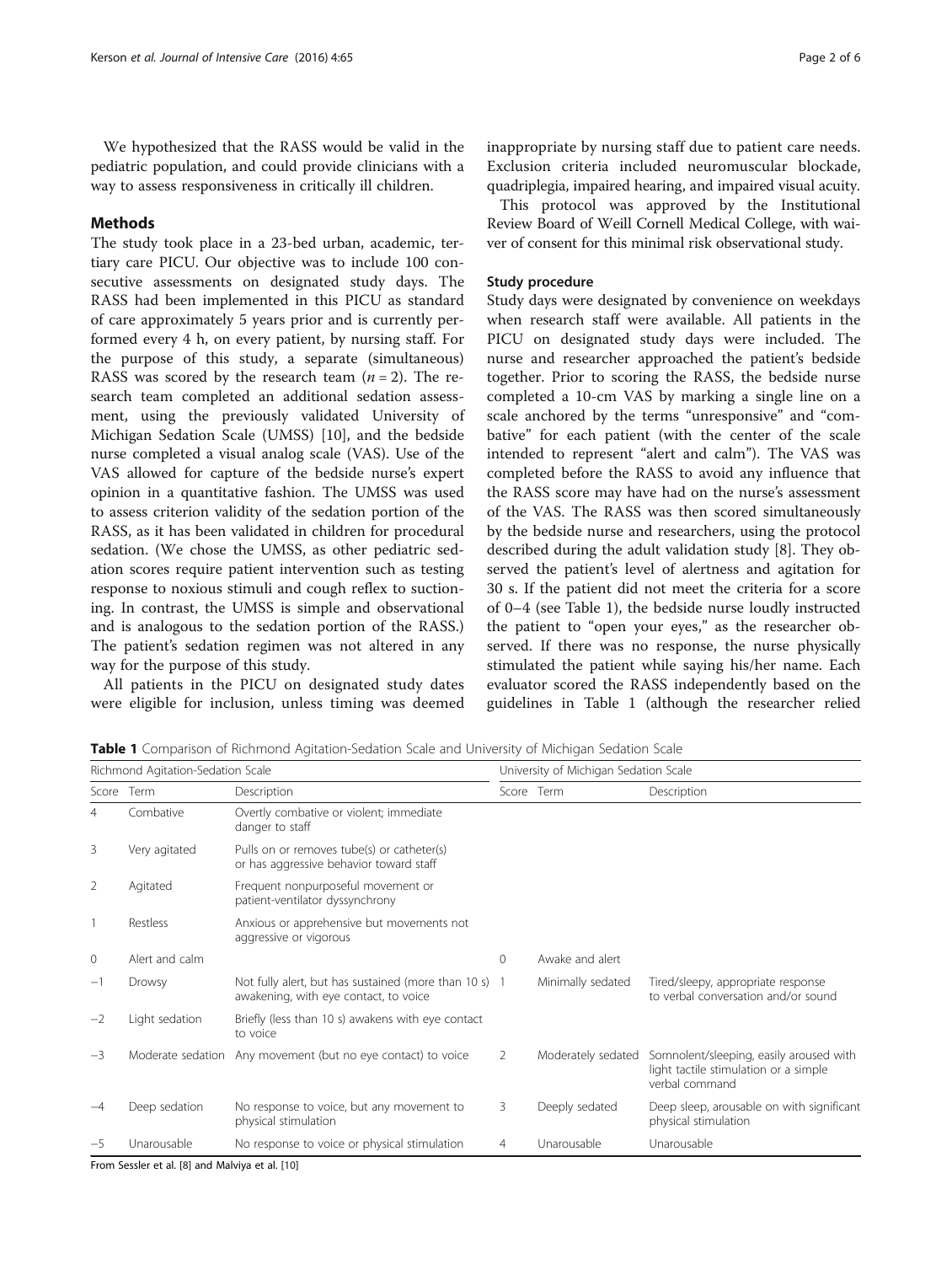upon the nurse's interaction with the patient in order to generate the RASS score). If the RASS scored by the researcher was −5 to 0, the researcher then evaluated the patient using the UMSS.

## Data collection

For every patient, demographic and clinical data were recorded, including age, gender, Pediatric Index of Mortality (PIM3) [\[11\]](#page-5-0) score on admission, use and type of respiratory support, and sedative medications administered within 8 h of testing. Data were collected over the course of 4 weeks.

## Statistical analysis

Descriptive statistics were used to describe the patient encounter characteristics, with  $N$  (%) for categorical variables, and mean  $+/-$  SD for continuous variables. To test criterion validity, Spearman's correlation coefficient was computed to compare scores on the nurse RASS and distance in centimeters of the line drawn on the nurse VAS. Researcher RASS scores and researcher UMSS scores were compared using an equally weighted Cohen's kappa coefficient if the researcher RASS scores were −5 to 0 (sedation portion). The specific RASS items from 0 to −5, respectively, include "alert and calm," "drowsy," "light sedation," "moderate sedation," "deep sedation," and "unarousable." The UMSS items from 0 to 4, respectively, include "awake and alert," "minimally sedated," "moderately sedated," "deeply sedated," and "unarousable." To construct pairs of scores for comparison between the two scales, "drowsy" on the RASS was combined with "light sedation," and this new group was compared to "minimally sedated" on the UMSS. All other scores matched appropriately for comparison (with the caveat that the UMSS allows for response to touch and not just verbal stimulation). The pairs are shown in Table [1](#page-1-0). To test inter-rater agreement for the RASS, the nurse RASS scores and the researcher RASS scores were compared using Cohen's kappa. To account for possible bias from same-patient encounters, sensitivity analyses were then performed by re-running all tests for only the unique first encounters. Subgroup analyses compared RASS scores in different age groups, between subjects who were sedated at any time in the past 8 h and those who were not, and between mechanically ventilated and spontaneously breathing subjects. Comparisons were made with Wilcoxon rank-sum tests/independent sample t tests and Kruskal-Wallis rank-sum tests/ANOVA as appropriate. All statistical tests were two-sided with statistical significance evaluated at the 0.05 alpha level. Analyses were performed with R version 3.2.1 for Windows 64-bit.

## Results

### Patient demographics

One hundred consecutive patient encounters from 50 unique patients were evaluated. Clinical and demographic characteristics of the 100 assessments are summarized in Table 2. The patients ranged in age from 2 months to 21 years, with a median patient age of 2.5 years. Seventy percent of patients were male and 30 % were female. The mean probability of mortality as calculated by the PIM3 score was 3.4 % (median 1.6 %). The 200 RASS scores ranged from −5 to +3. RASS scores were significantly lower in patients who were mechanically ventilated as compared to those who were breathing spontaneously (mean (SD) RASS −1.8 (2.6) and  $-0.1$  (1.3),  $p < 0.001$ ). There was no significant difference in RASS scores between age groups.

#### Validity

Regarding construct validity, RASS scores were significantly lower in those who had received sedating medications at any time in the past 8 h (mean (SD) RASS −1.3  $(2.46)$  and 0  $(1.04)$ ,  $p < 0.001$ ).

Three encounters did not have nurse sedationagitation VAS scores recorded, resulting in  $n = 97$  for comparison between nurse VAS and nurse RASS. The nurse RASS scores correlated highly with the nurse VAS scores ( $\rho = 0.810$ ,  $p < 0.0001$ ) (Fig. [1](#page-3-0)). Researcher RASS scores in the sedation range  $(n = 82)$  showed high agreement with the corresponding researcher UMSS scores (weighted  $\kappa = 0.902$ ,  $p < 0.0001$ ) (Table [3\)](#page-3-0). In sensitivity analysis, when re-run for only the first unique patient encounters  $(n = 50)$ , the correlation of nurse RASS and nurse VAS scores still remained high ( $\rho$  = 0.750,

Table 2 Clinical and demographic characteristics of assessments  $(n = 100)$ 

|                                  |                                    | N (%)                                                                                            |
|----------------------------------|------------------------------------|--------------------------------------------------------------------------------------------------|
| Age                              | <5 years                           | 65 (65)                                                                                          |
|                                  | $5-10$ years                       |                                                                                                  |
|                                  | $>10$ years                        | 21(21)                                                                                           |
| Gender                           | Male                               | 70 (70)                                                                                          |
|                                  | Female                             | 14 (14)<br>30 (30)<br>65 (65)<br>27(27)<br>8(8)<br>57 (57)<br>14 (14)<br>6 (6)<br>3(3)<br>11(11) |
| Respiratory Support              | None                               |                                                                                                  |
|                                  | Invasive mechanical<br>ventilation |                                                                                                  |
|                                  | Supplemental oxygen                |                                                                                                  |
| Sedative medication in prior 8 h | None                               |                                                                                                  |
|                                  | Narcotic alone                     |                                                                                                  |
|                                  | Benzodiazepine alone               |                                                                                                  |
|                                  | Dexmedetomidine alone              |                                                                                                  |
|                                  | Narcotic + benzodiazepine          |                                                                                                  |
|                                  | Narcotic + dexmedetomidine         | 9 (9)                                                                                            |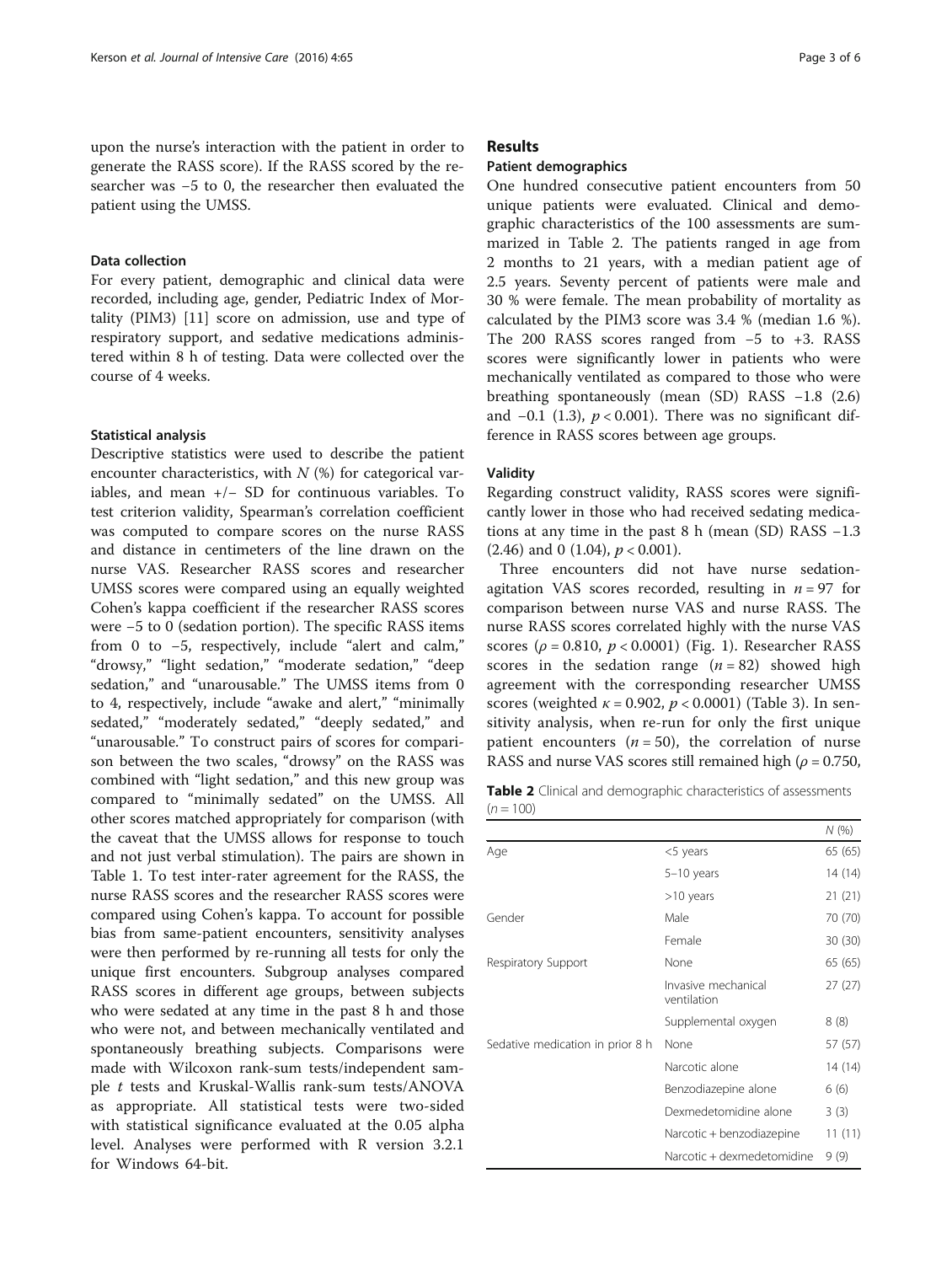<span id="page-3-0"></span>

 $p < 0.0001$ ), as did the agreement between the researcher RASS and researcher UMSS scores ( $\kappa$  = 0.816,  $p$  < 0.0001).

### Reliability

The mean (SD) RASS scores were −0.56 (1.89) and −0.59 (1.83) for the nurses and researchers, respectively. Among nurse RASS scores, 28 % were in the sedation range, 18 % were in the agitation range, and 54 % were zero. Among researcher RASS scores, 27 % were in the sedation range, 18 % were in the agitation range, and 55 % were zero (Table [4](#page-4-0)). Agreement was high between the nurse and researcher RASS scores (weighted  $\kappa = 0.825$ ,  $p < 0.0001$ ). When analyzing only the 50 first encounters, the agreement was excellent ( $\kappa$  = 0.936,  $p$  < 0.0001). When analyzing only infants  $(n = 34)$ , inter-rater agreement remained acceptable ( $\kappa$  = 0.873,  $p$  < 0.001), despite the fact that this population is often considered difficult to assess.

## **Discussion**

The RASS was developed in adult patients, with an emphasis placed on ease of use and clarity [[8](#page-5-0)]. It is an intuitive tool that spans the full spectrum of responsiveness and has been widely adopted internationally for use in

critically ill adult patients [[9](#page-5-0)]. Many PICUs currently use the RASS as the standard of care to evaluate responsiveness [[12](#page-5-0), [13\]](#page-5-0). However, other PICUs have felt limited, as the RASS had never been formally studied for use in pediatric populations.

RASS scores correlated highly with a VAS scored by the patient's nurse and showed high concordance with the UMSS scored by the researcher. Current tools used to measure agitation in children have primarily been validated in children who are intubated and/or sedated, and can be difficult to use [\[1](#page-5-0)–[4\]](#page-5-0). Because there are currently no simple, observational validated measures of agitation in children, a VAS was used, anchored by "unresponsive" and "combative." The use of a VAS is an acceptable way to establish validity when there is no gold standard for comparison, and a VAS has been used in similar studies validating responsiveness scales [\[14](#page-5-0)]. UMSS is a previously validated tool that assesses sedation only, and was used to measure validity in patients whose RASS fell in the calm or sedated range [\[10\]](#page-5-0). These results indicate that the RASS score consistently agrees with the clinical expertise of the patient's nurse and with a previously validated scale.

**Table 3** Concordance between researcher UMSS and RASS scores ( $n = 82$ )

|                                  | Researcher UMSS |                  |                      |                     |                   |  |  |
|----------------------------------|-----------------|------------------|----------------------|---------------------|-------------------|--|--|
| Researcher RASS<br>"Unarousable" | "Unarousable"   | "Deeply sedated" | "Moderately sedated" | "Minimally sedated" | "Awake and alert" |  |  |
|                                  |                 |                  |                      |                     |                   |  |  |
| "Deep sedation"                  |                 |                  |                      |                     |                   |  |  |
| "Moderate sedation"              |                 |                  |                      |                     |                   |  |  |
| "Drowsy/Light sedation"          |                 |                  |                      |                     |                   |  |  |
| "Alert and calm"                 |                 |                  |                      |                     |                   |  |  |

Agreement was high between the nurse and researcher UMSS scores (weighted  $\kappa = 0.902$ ,  $p < 0.0001$ )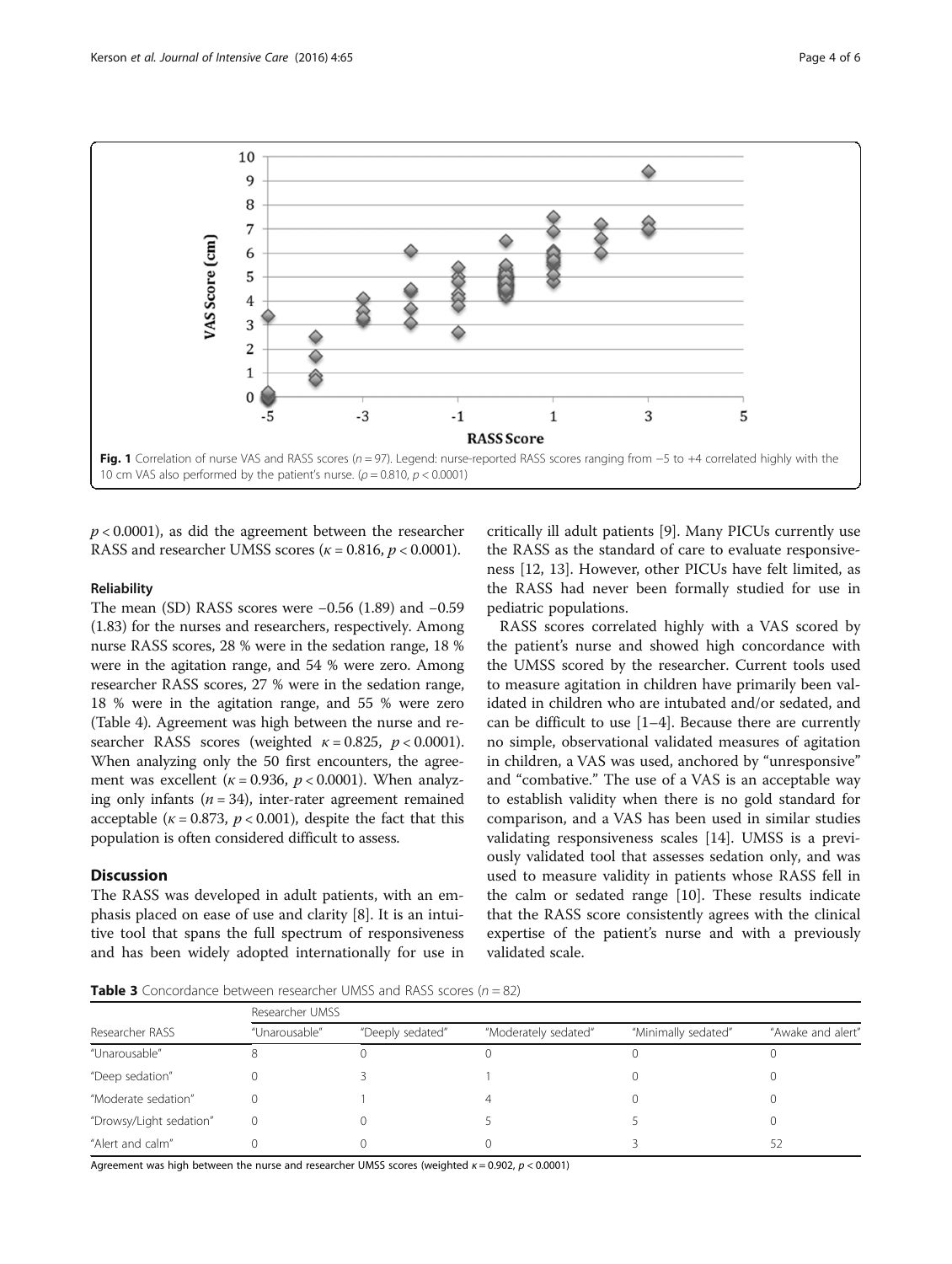|                        | Nurse RASS    |                    |                        |                     |          |                     |   |                       |                    |
|------------------------|---------------|--------------------|------------------------|---------------------|----------|---------------------|---|-----------------------|--------------------|
| Researcher RASS        | "Unarousable" | "Deep<br>sedation" | "Moderate<br>sedation" | "Light<br>sedation" | "Drowsy" | "Alert and<br>calm" |   | "Restless" "Agitated" | "Very<br>agitated" |
| "Unarousable"          | 8             |                    |                        |                     |          | 0                   |   | $\Omega$              |                    |
| "Deep sedation"        | $\mathbf{0}$  |                    |                        |                     |          |                     |   | $\Omega$              |                    |
| "Moderate<br>sedation" | $\Omega$      |                    |                        |                     |          | 0                   |   | 0                     |                    |
| "Light sedation"       | $\circ$       |                    |                        |                     | $\Omega$ | $\Omega$            | 0 | $\Omega$              |                    |
| "Drowsy"               | $\mathbf{0}$  |                    |                        |                     | h        |                     |   |                       |                    |
| "Alert and calm"       | $\mathbf{0}$  |                    |                        |                     |          | 50                  |   |                       |                    |
| "Restless"             | $\mathbf{0}$  |                    |                        |                     |          |                     | 9 | U                     |                    |
| "Agitated"             | $\mathbf{0}$  |                    |                        |                     |          |                     |   |                       |                    |
| "Very agitated"        | $\mathbf{0}$  |                    |                        |                     |          |                     |   | 0                     |                    |

<span id="page-4-0"></span>**Table 4** Agreement between nurse and researcher RASS scores ( $n = 100$ )

Agreement was high between the nurse and researcher RASS scores (weighted  $\kappa = 0.825$ ,  $p < 0.0001$ )

Inter-rater agreement between nurse's RASS and researcher's RASS was excellent, with all kappa scores >0.8, indicating near-perfect agreement [\[15](#page-5-0)]. It must be noted that these were not completely independent scores, as for those children who required verbal or physical stimulation, the researcher relied upon observation of the nurse's interaction with the patient in order to generate the RASS score. This is similar to the method used to determine nurse inter-rater reliability in critically ill adults [[8](#page-5-0), [9](#page-5-0)], but is an important limitation.

With 50 unique subjects included, we have a larger sample size than that used for testing of other widely used pediatric tools [\[10](#page-5-0), [14](#page-5-0)]. The study population is representative of the distribution of patients in PICUs in the USA, with ~30 % of children on invasive mechanical ventilation and >60 % under age 5 [\[16\]](#page-5-0). The assessors in this study included nurses and specially trained research staff, indicating that the tool is reliable across healthcare disciplines. These results indicate that the RASS is a valid tool for use in pediatric patients.

There are a few responsiveness scales that have been tested in pediatric patients [\[4](#page-5-0)]. Those that have been developed have important limitations that restrict their usefulness in the PICU. The Comfort Scale and its newer version, Comfort-B, are elegant and comprehensive tools that require a complex system of scoring for multiple indicators and may be cumbersome for frequent use in a busy PICU [[1, 2](#page-5-0)]. The State Behavioral Scale was developed for pediatric patients and tested for reliability and validity; however, the scale was designed for only those patients on mechanical ventilation [[3](#page-5-0)]. A new scale, the Pediatric Sedation-Agitation Scale (P-SAS), is being developed based on the Sedation Agitation Scale for adults. However, this scale has not yet been formally tested for reliability and validity [[17\]](#page-5-0). The UMSS is simple and has been validated in children, but this scale only measures sedation and is therefore not useful in patients who may be agitated [[10\]](#page-5-0). The RASS fills this needed gap.

With validation of the RASS in pediatric patients, use of this tool in PICUs may allow for more accurate assessments of responsiveness and will improve our ability to conduct research on the risk factors and outcomes associated with various levels of sedation and agitation. This will facilitate screening and research in related areas such as delirium, where the RASS has already been used in the validation of delirium scoring systems such as the Cornell Assessment of Pediatric Delirium (CAPD) and the Pediatric Confusion Assessment Method for the ICU (pCAM-ICU) [[12, 13](#page-5-0)].

In practical use, the RASS is not only descriptive but also well-suited for improving sedation titration at the bedside. In our institution, on daily rounds, the medical team determines the "RASS goal," or targeted level of awareness, for each patient based on their clinical status. The nurse scores the RASS every 4 h (at minimum) and titrates treatment to achieve that goal over the course of the day. For example, a 2-month old baby with acute respiratory failure due to viral bronchiolitis, on moderate ventilator settings without other significant organ dysfunction, would likely have a target RASS of −1. If the child is scored a −2 or −3, the nurse will decrease sedation in order to move the patient toward the RASS goal.

We would argue that the RASS is more accurately called an "awareness scale" rather than an "agitation and sedation scale" because it can be used to assess responsiveness even in patients who are not receiving sedation medications. A child with hypoactive delirium may have a negative RASS score even in the absence of pharmacologic sedation. Our study population included many subjects who were not pharmacologically sedated, as our PICU currently minimizes sedation as per current Society for Critical Care Medicine (SCCM) guidelines [[18](#page-5-0)]. Using the RASS to monitor responsiveness in all critically ill children is clinically useful, because assessing awareness is important for increasing